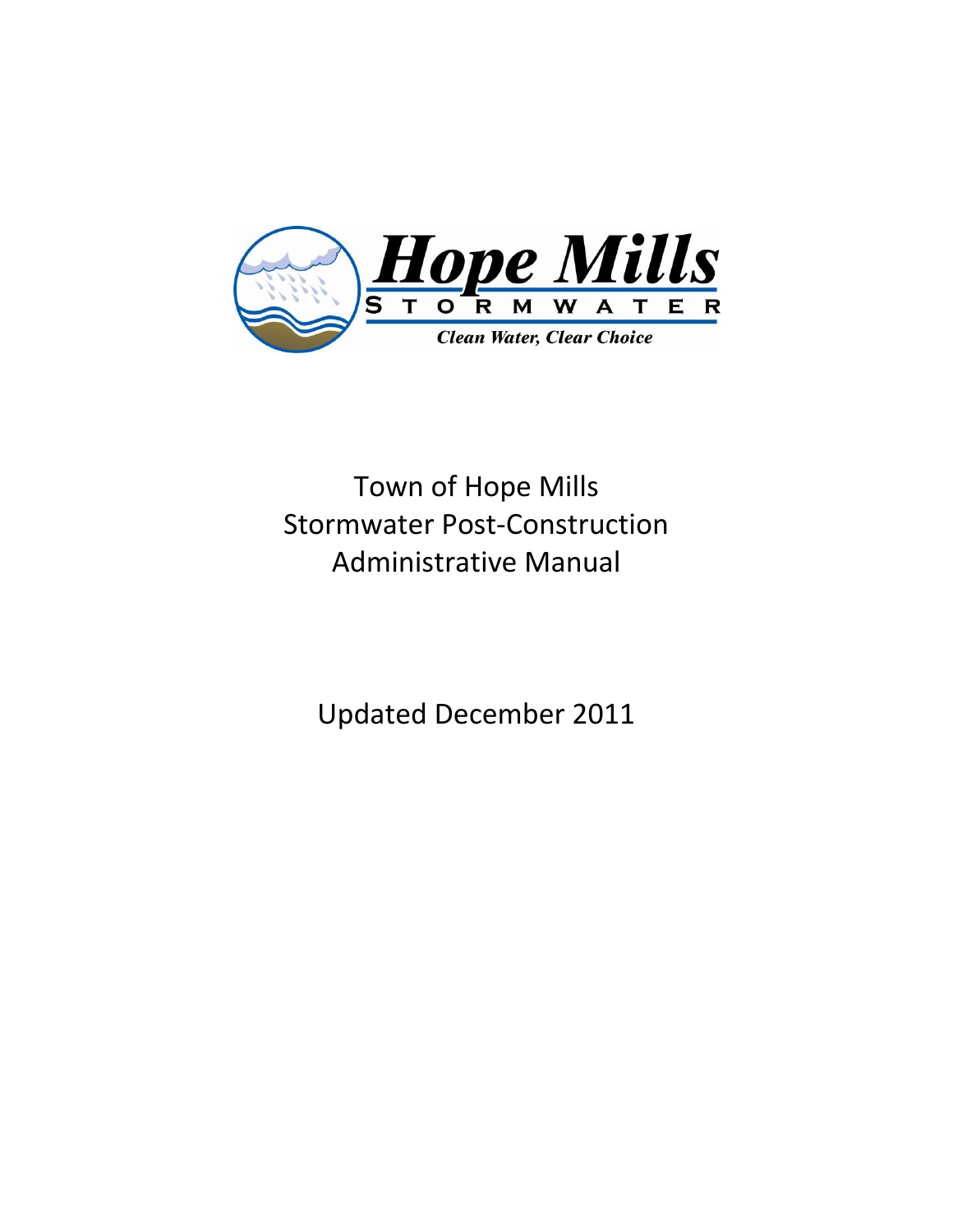# **Table of Contents**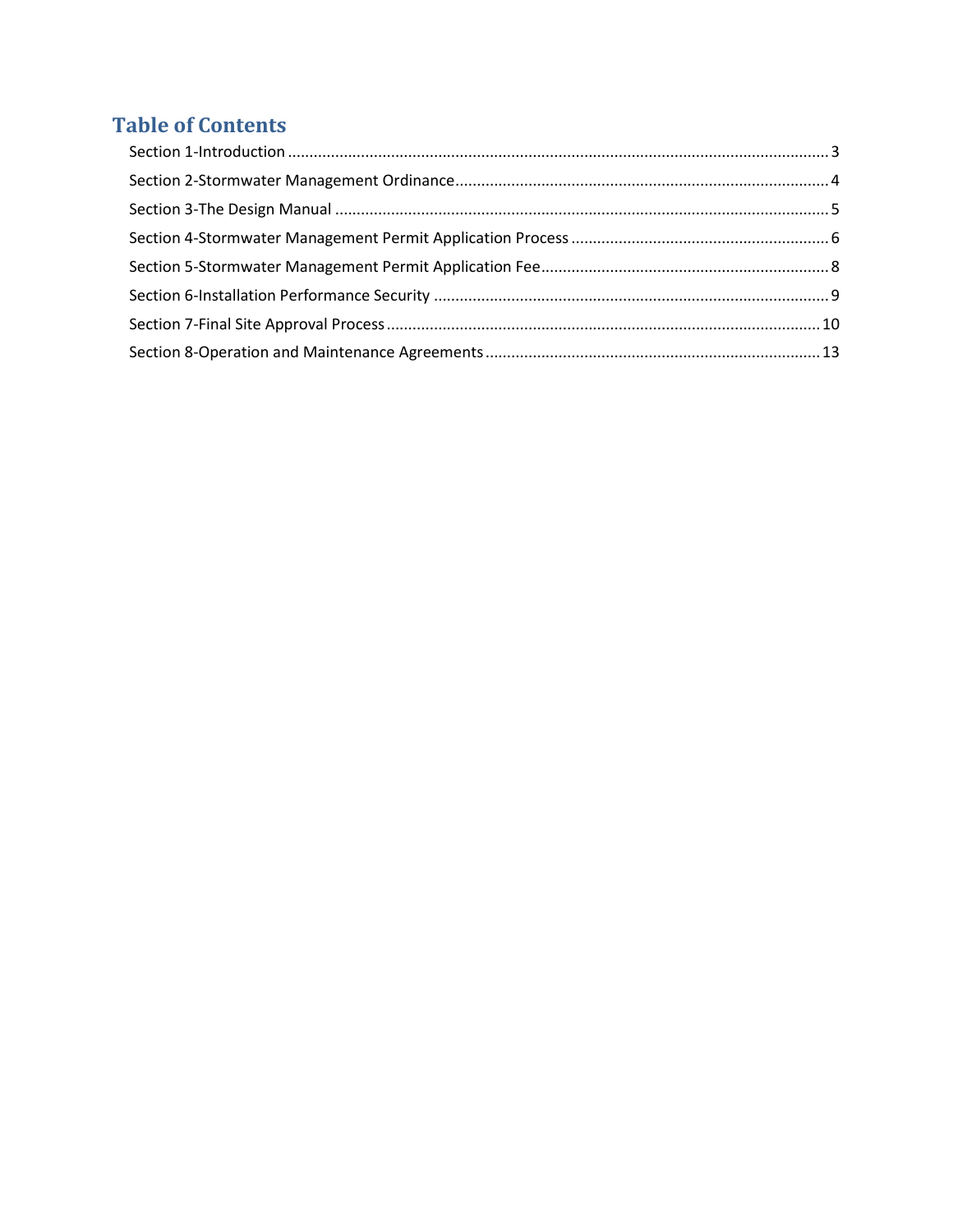## <span id="page-2-0"></span>**Section 1-Introduction**

#### **Purpose**

The purpose of this Administrative Manual is to provide guidance and information to staff of the Town of Hope Mills, contractors and developers, and the general public for the implementation and administration of the Stormwater Management Ordinance.

#### **Impacts of Stormwater on Water Quality**

Stormwater runoff from developed areas is a major source of water pollution and water quality degradation. Development and redevelopment alter the hydrologic response of the Town's watersheds and increase stormwater runoff rates and volumes, flooding, soil erosion, stream channel erosion, nonpoint and point source pollution, and sediment transport and deposition, as well as reducing groundwater recharge.

These changes in stormwater runoff contribute to increased quantities water pollutants and alterations in hydrology that are harmful to public health and safety as well as to the natural environment. These effects can be managed and minimized by applying proper design and well-planned controls to manage stormwater runoff from development sites.

#### **Stormwater Administrator**

The person responsible for administering and enforcing the Stormwater Management Ordinance is called the Stormwater Administrator. The powers and duties of the Stormwater Administrator as specified in the Post-Construction Stormwater Article of the Stormwater Management Ordinance are as follows:

- (1) To review and approve, approve with conditions, or disapprove applications for approval of plans pursuant to the Phase II Post-Construction Stormwater Article of the Stormwater Management Ordinance.
- (2) To make determinations and render interpretations of the article.
- (3) To establish application requirements and schedules for submittal and review of applications and appeals, to review and make recommendations to the Town Board of Commissioners on applications for development or redevelopment approvals.
- (4) To enforce the provisions of the article in accordance with its enforcement provisions.
- (5) To maintain records, maps, forms and other official materials as relate to the adoption, amendment, enforcement, and administration of the article.
- (6) To provide expertise and technical assistance to the Town Board of Commissioners, upon request.
- (7) To designate appropriate other person(s) who shall carry out the powers and duties of the Stormwater Administrator.
- (8) To take any other action necessary to administer the provisions of the article.

The contact information for the Stormwater Administrator is: Town of Hope Mills 5770 Rockfish Rd. Hope Mills, NC 28348 Telephone: (910) 424-4555 ext 3517 Fax: (910) 424-4902 Website: [www.townofhopemills.com](http://www.townofhopemills.com/)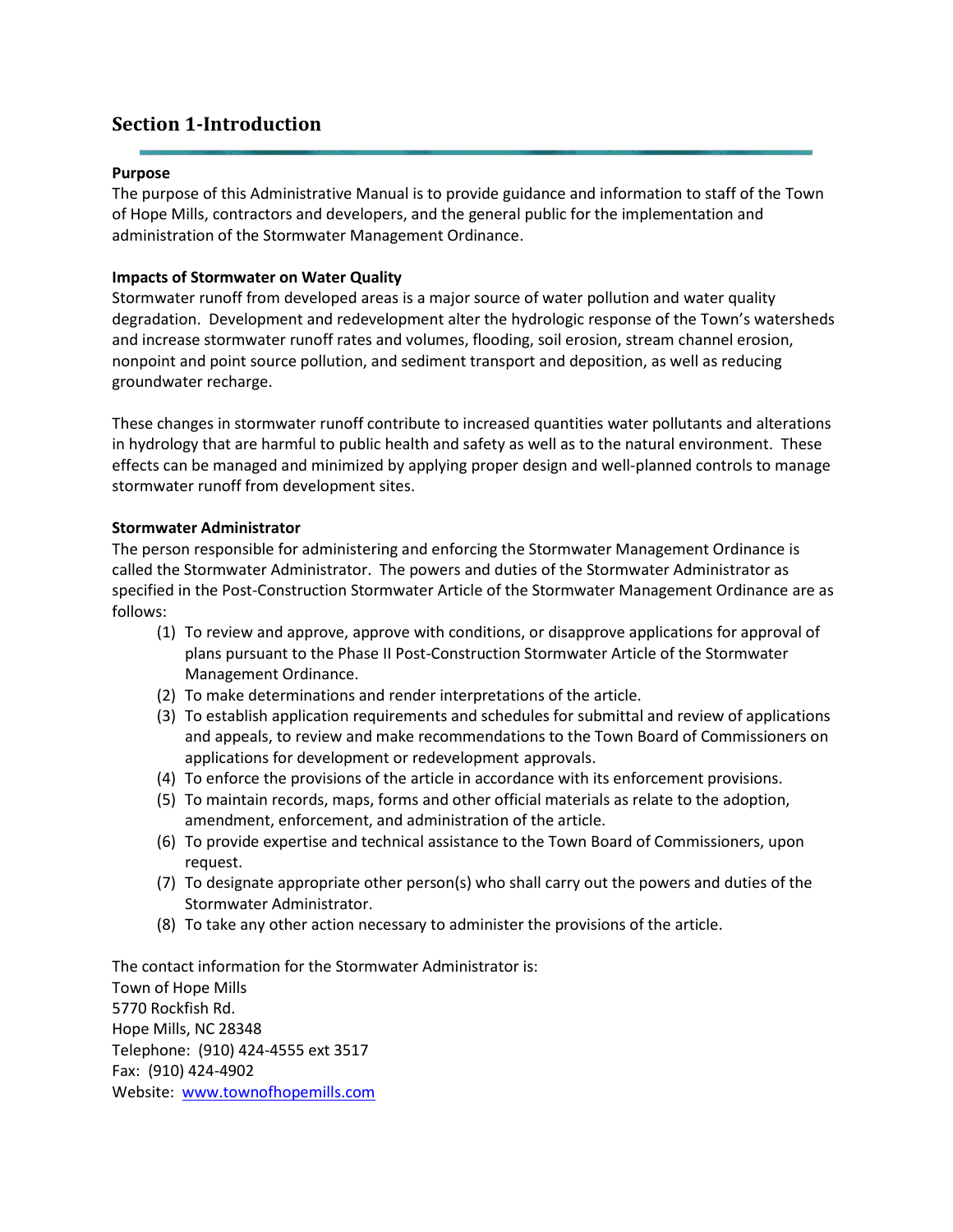# <span id="page-3-0"></span>**Section 2-Stormwater Management Ordinance**

The Stormwater Management Ordinance can be found in Chapter 67 of the Town of Hope Mills Code of Ordinances.

It can be found online at:

<http://library.municode.com/index.aspx?clientID=12974&stateID=33&statename=North%20Carolina>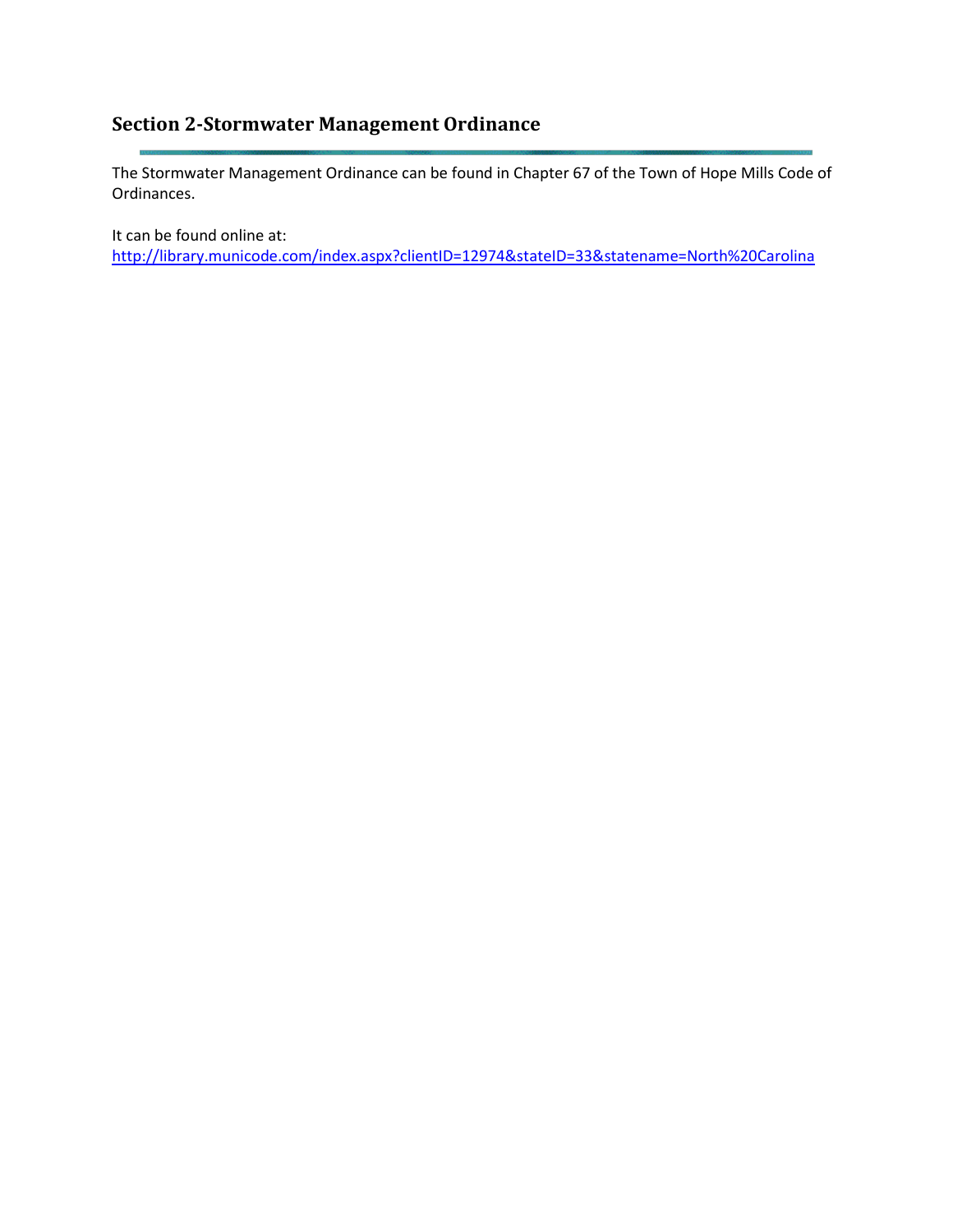## <span id="page-4-0"></span>**Section 3-The Design Manual**

The standards used for the design and construction of all stormwater drainage structures and/or stormwater BMP facilities shall be in accordance with the "Town of Hope Mills Stormwater Design Standards", the Design Manual, and shall be subject to the requirements of Chapter 67 Stormwater Management of the Town of Hope Mills Code of Ordinances.

The Town of Hope Mills Design Manual refers to the most current version of the North Carolina Stormwater BMP Manual developed by the N.C. Department of Environment and Natural Resources (NCDENR). The Design Manual contains approved stormwater treatment practices (also called best management practices or BMPs), including the specific design criteria for each stormwater practice. A copy of the Design Manual is kept on file with the Stormwater Administrator or can be found at: <http://portal.ncdenr.org/web/wq/ws/su/bmp-manual>

Stormwater treatment practices that are designed and constructed in accordance with the design and sizing criteria contained in the Design Manual shall be presumed to meet the minimum water quality performance standards of the Stormwater Management Ordinance and the federal Phase II Stormwater Rules. Failure to construct stormwater treatment practices in accordance with these criteria may subject the violator to a civil penalty as described in the Stormwater Management Ordinance.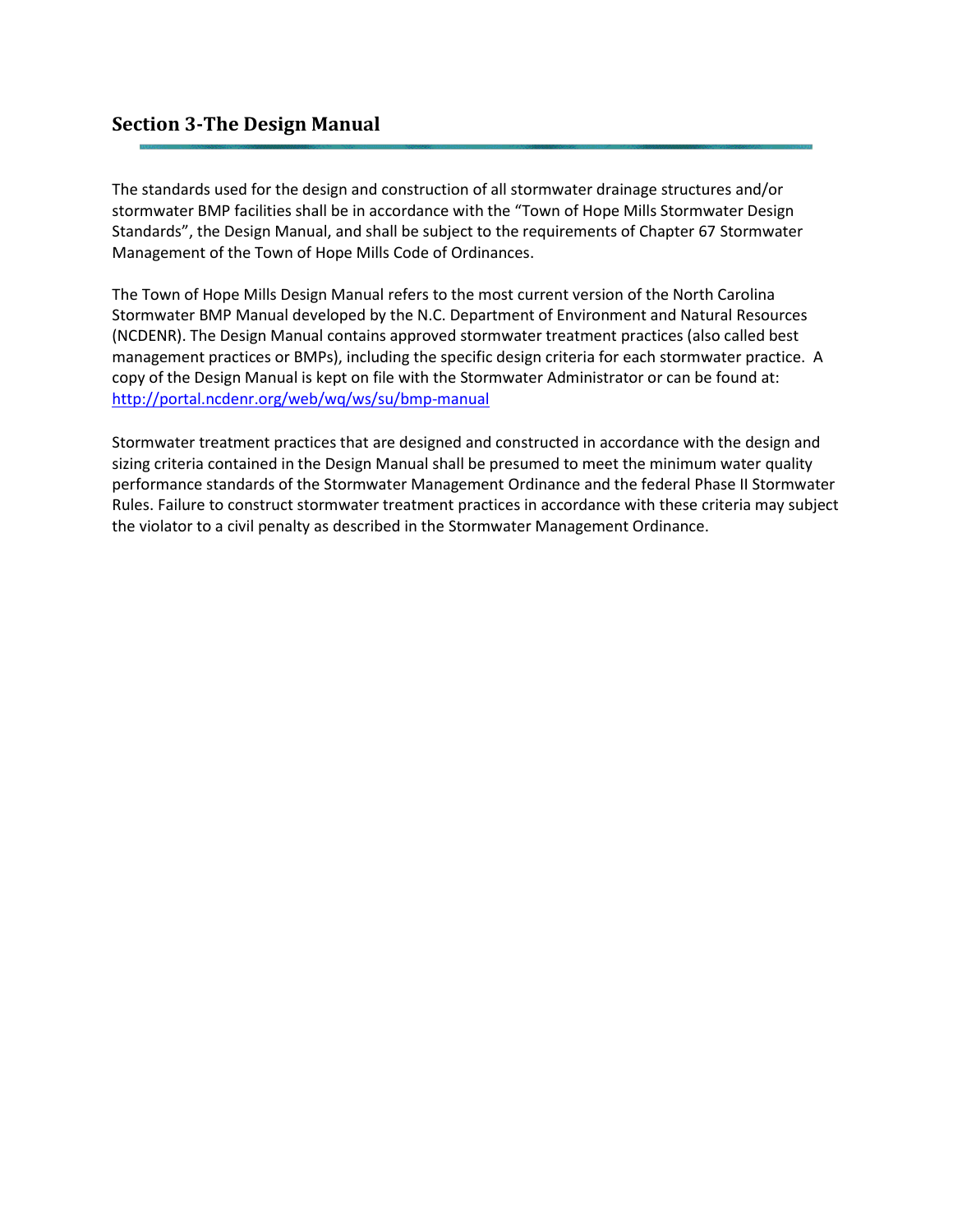## <span id="page-5-0"></span>**Section 4-Stormwater Management Permit Application Process**

A Stormwater Management Permit is required for all development and redevelopment unless exempt pursuant to the Town of Hope Mills Stormwater Management Ordinance. A permit may only be issued subsequent to a properly submitted and reviewed permit application.

### **Stormwater Management Permit Application Process**

A concept plan/consultation meeting is **HIGHLY RECOMMENDED** prior to submittal of any Stormwater Management Permit applications.

- 1. The applicant must submit a complete Stormwater Management Permit Application and permit fee to the Town of Hope Mills Stormwater Administrator.
- 2. Within 30 days, the Stormwater Administrator will review the application and site plan for compliance with the Town's Post-Construction Stormwater Management requirements. Comments and requirements for correction will be sent to the applicant.
- 3. The applicant has 180 calendar days to submit a revised application and corrected plans to the Stormwater Administrator. If a revised application is not re-submitted within 180 calendar days from the date the applicant was notified of plan and/or application deficiencies, the application shall be considered withdrawn, and a new submittal for the same or substantially the same project will be required along with the appropriate fee.
- 4. Within 30 days of resubmittal, the Stormwater Administrator will review the application and plan for compliance with the Town's Post-Construction Stormwater Management requirements. If deficiencies are found again, comments shall be submitted to the applicant and the plan review process will continue until the plans are approved.
- 5. Once the plans are approved by the Stormwater Administrator, all supporting documentation has been submitted, and any additional requirements have been met, the Stormwater Administrator will send written notification to the applicant of Stormwater Management Permit Approval.

To receive a Stormwater Management Permit, the following must be received and approved by the Stormwater Administrator:

- 1. Complete Stormwater Management Permit Application (Town Form)
- 2. 2 complete sets of plans
- 3. 1 set of calculations
- 4. Operation and Maintenance Agreement(s) (Town Form)
- 5. BMP Maintenance Plan(s) with map (Town Form)
- 6. BMP Supplement (NC DWQ Form)
- 7. Deed Restrictions and Protective Covenants (Town Form)
- 8. Soils Report
- 9. NPDES Erosion and Sedimentation control permit
- 10. 401/404 permits (as required)
- 11. Installation Performance Security (performance security or bond with surety, cash escrow, or letter of credit.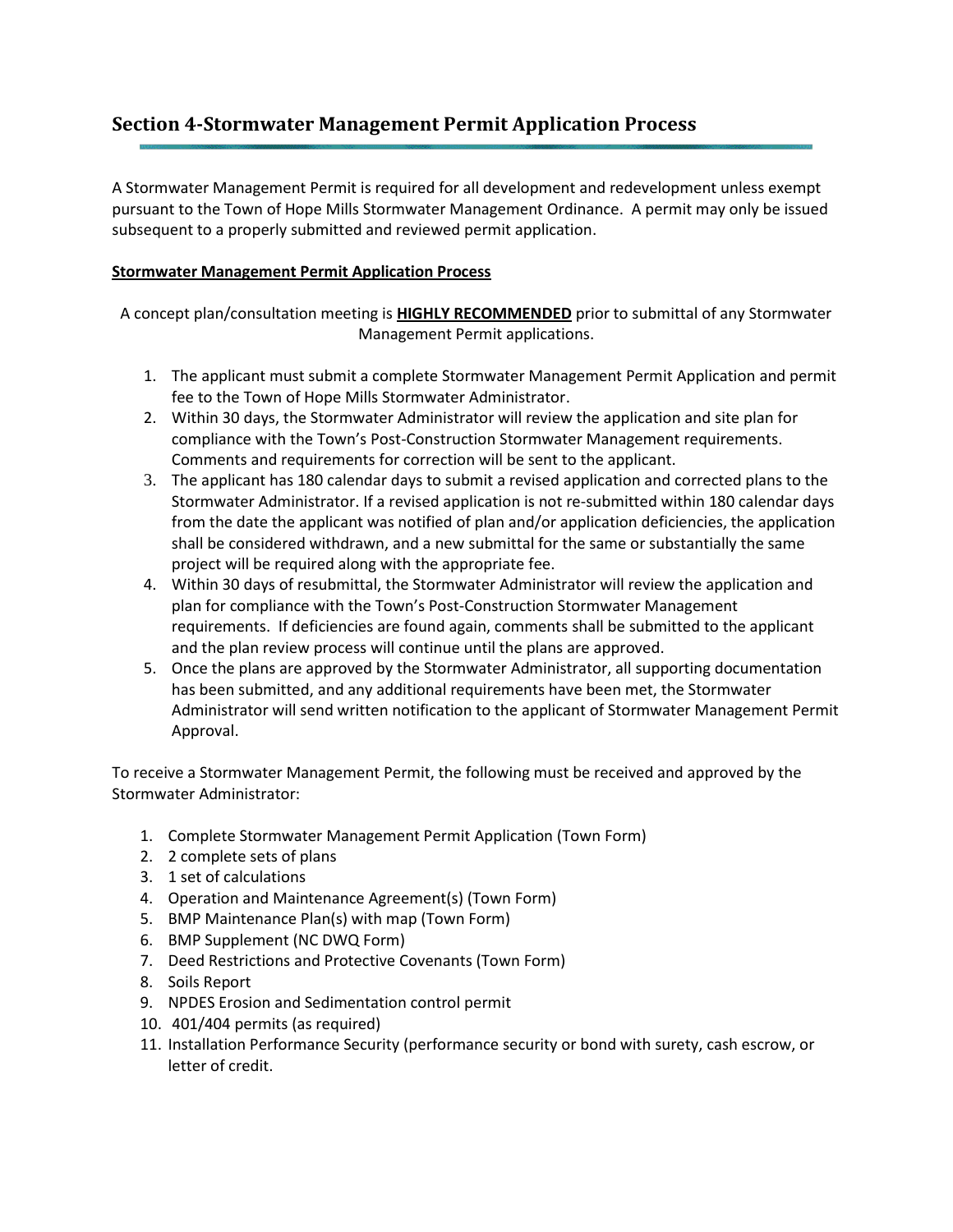The permit is valid until the project is complete or two (2) years from issuance of permit. If no substantial progress has been made on the site within the two-year period, the permit and plan approval shall become null and void and a new application shall be required to develop the site. The completion of the project, including the installation of BMPs, may take longer than two (2) years in which case the permit shall remain in effect until the project is completed.

All applications should be submitted to: Town of Hope Mills Stormwater Department Attn: Stormwater Administrator 5770 Rockfish Road Hope Mills, NC 28348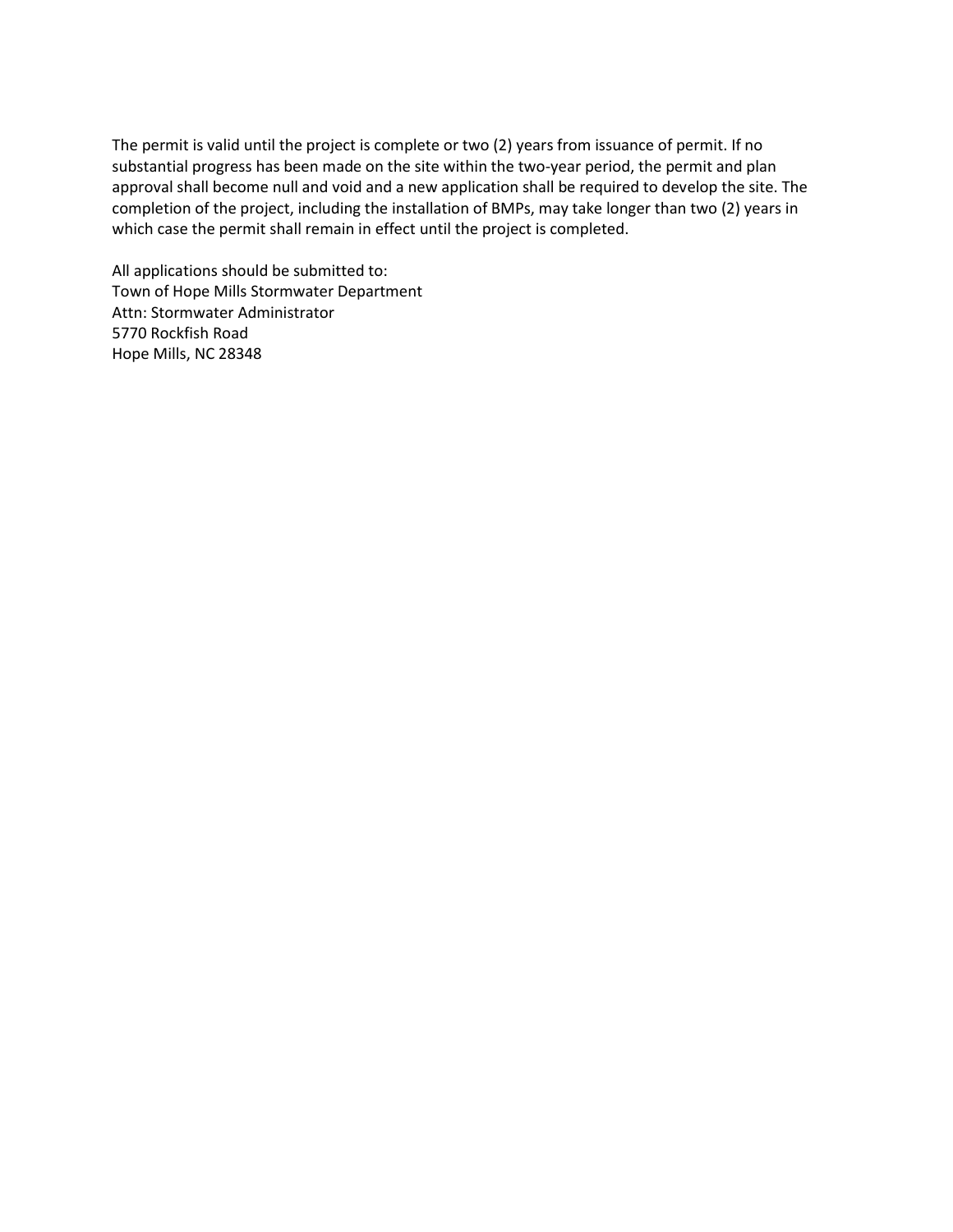# <span id="page-7-0"></span>**Section 5-Stormwater Management Permit Application Fee**

The Stormwater Management Permit application fee is:

\$200 Base permit fee + \$100 per acre or portion thereof.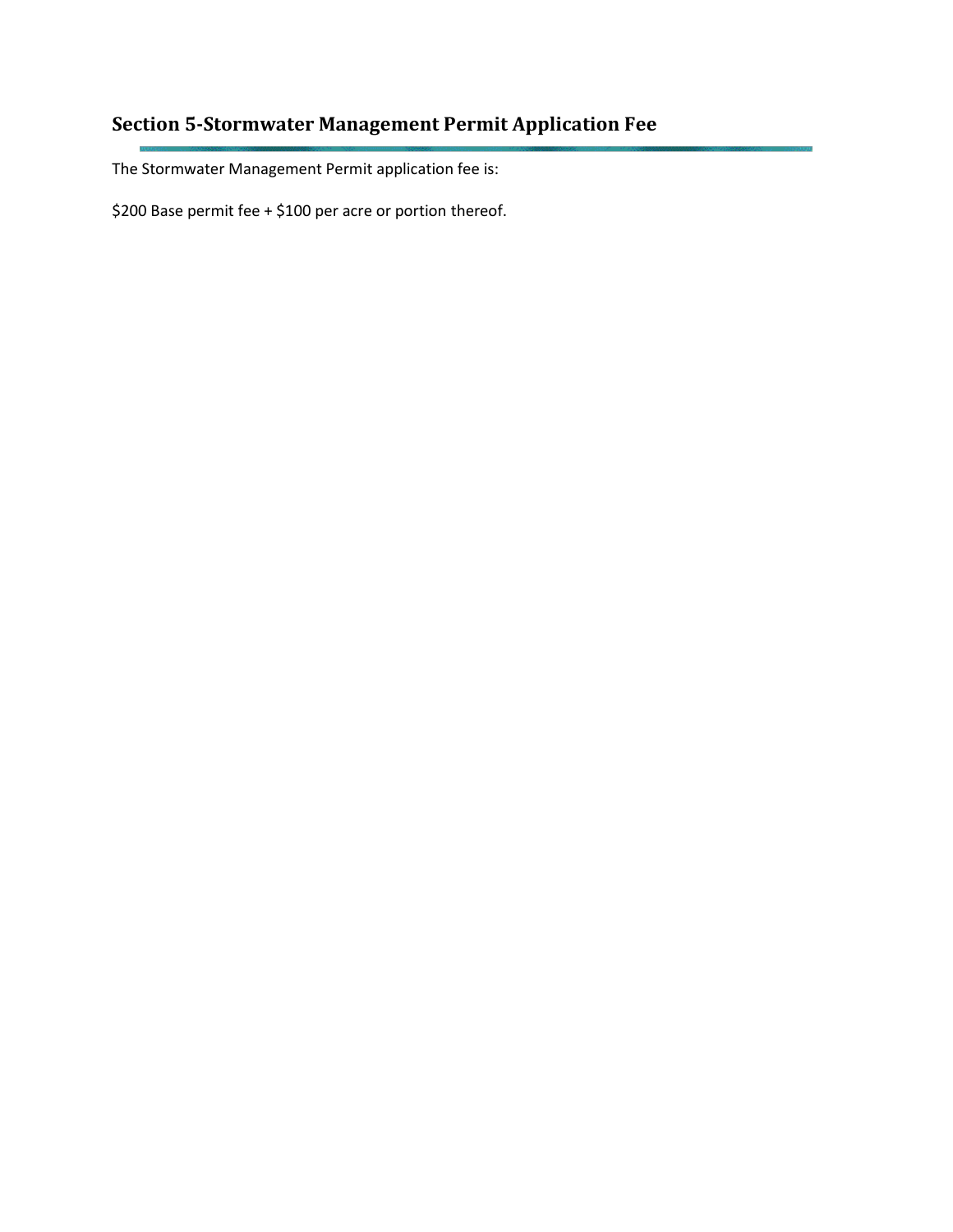## <span id="page-8-0"></span>**Section 6-Installation Performance Security**

The purpose of a performance security is to provide The Town of Hope Mills with financial resources to complete required improvements in the event of developer default. There are three (3) types of sureties used by the Town, including:

• Surety Bond: A contract among at least three (3) parties, including the principal (developer), obligee (Town of Hope Mills) and the surety (bonding company) who ensures that the principal's obligations shall be performed.

• Letter of Credit: A document issued mostly by a financial institution which provides an irrevocable payment undertaking to a beneficiary against complying documents as stated in the credit. The letter of credit is issued through a credited, full service bank.

• Cash Bond: A certified check made out to the Town of Hope Mills or a Company Check made out to the Town of Hope Mills.

Performance installation security approval process:

- 1. The developer shall provide a written list of work and cost estimates to be performed to the Stormwater Administrator. This list must be signed and sealed by a qualified registered North Carolina professional engineer.
- 2. The developer shall secure the performance security using the forms provided by the Town. If a Letter of Credit is to be used, the bank shall use the Bank Wording provided and the developer shall complete the Letter of Credit-Installation form.
- 3. The amount of an installation performance security shall be the total estimated construction cost of the BMPs approved under the permit, plus 25%.
- 4. The developer shall provide the Stormwater Administrator with the original performance security form.
- 5. All performance securities shall be filed in a fire proof file cabinet. Performance securities shall be kept in place until all infrastructures are complete and final stormwater approval has been issued.
- 6. The performance security shall remain in place until at least 60 days after final approval. In cases where the facility initially functions as an erosion control measure, the installation performance security shall remain in place until at least 60 days after the facility starts to function as a stormwater management facility.
- 7. An application for Bond Release Form must be completed by the developer and provided to the Stormwater Administrator before the performance security can be released.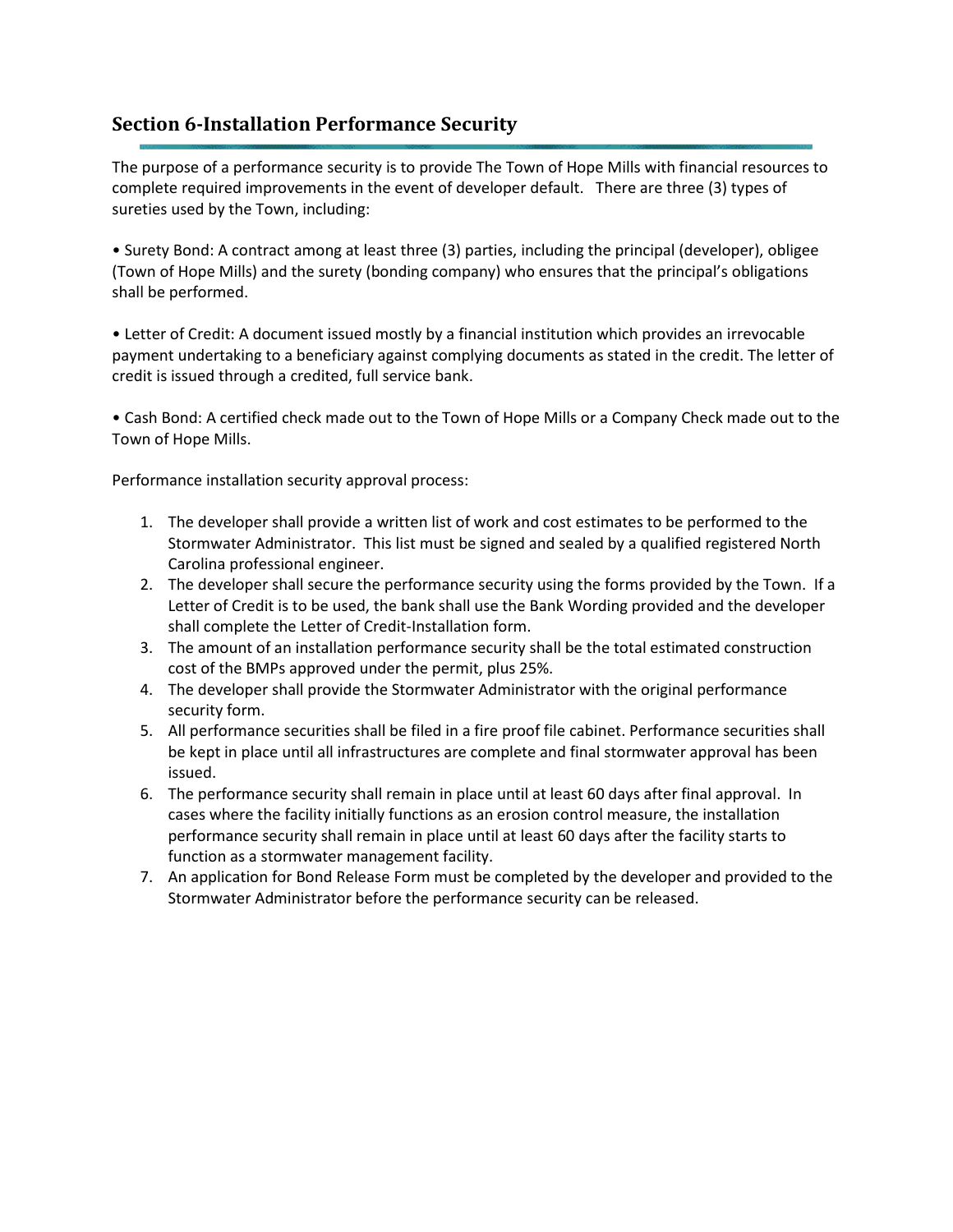## <span id="page-9-0"></span>**Section 7-Final Site Approval Process**

After construction of approved development with an approved Stormwater Management Permit is complete, the following is required in order to receive a Certificate of Occupancy and/or the release of performance installation securities:

- 1. Final Plat with associated easements for approval-see language requirements
- 2. Copies of recorded final plat with associated easements, recorded Operation and Maintenance agreement, recorded BMP Plan with map, and recorded Deed Restrictions and Covenants
- 3. As-built plans
- 4. Engineer certification with BMP Compliance Checklist
- 5. Digital As-built plans

### **The Final Plat**

The final plat must contain the language as required in the Final Plat checklist.

Approval process: One black line copy of the final plat is to be submitted for review to the location indicated below.

Town of Hope Mills Stormwater Administrator 5770 Rockfish Rd. Hope Mills, NC 28348

Final plat mylars must be signed by the Cumberland County Planning Department and Town of Hope Mills Town Manager prior to recordation with the Cumberland County Register of Deeds.

Final plats will not be approved until a copy of the recorded Operation and Maintenance Agreement and BMP Maintenance Plan have been received by the Stormwater Administrator.

#### **Engineer Certification and As-Built Plans**

The responsible party as identified in the Stormwater Management Permit shall certify that the completed project is constructed in accordance with the approved plans and specifications and shall submit "as-built" plans for all BMP(s) after final construction is completed. As-built plans (1 copy) shall be prepared by a qualified registered North Carolina professional surveyor or engineer and shall show the final design specifications for all BMPs, including the field location, size, depth, etc. The as-built plans shall also show the location and size of all and water quality buffers. After reviewing the as-built plans, the design engineer shall certify, under seal, that the BMPs are in compliance with the approved plans and specifications and with the requirements of the Stormwater Management Ordinance.

The design engineer shall submit the as-built plans, engineer certification, and BMP Final Compliance checklist to the Stormwater Administrator. This checklist shall verified by the Stormwater Administrator through field inspections and file reviews.

All as-builts are to be submitted to: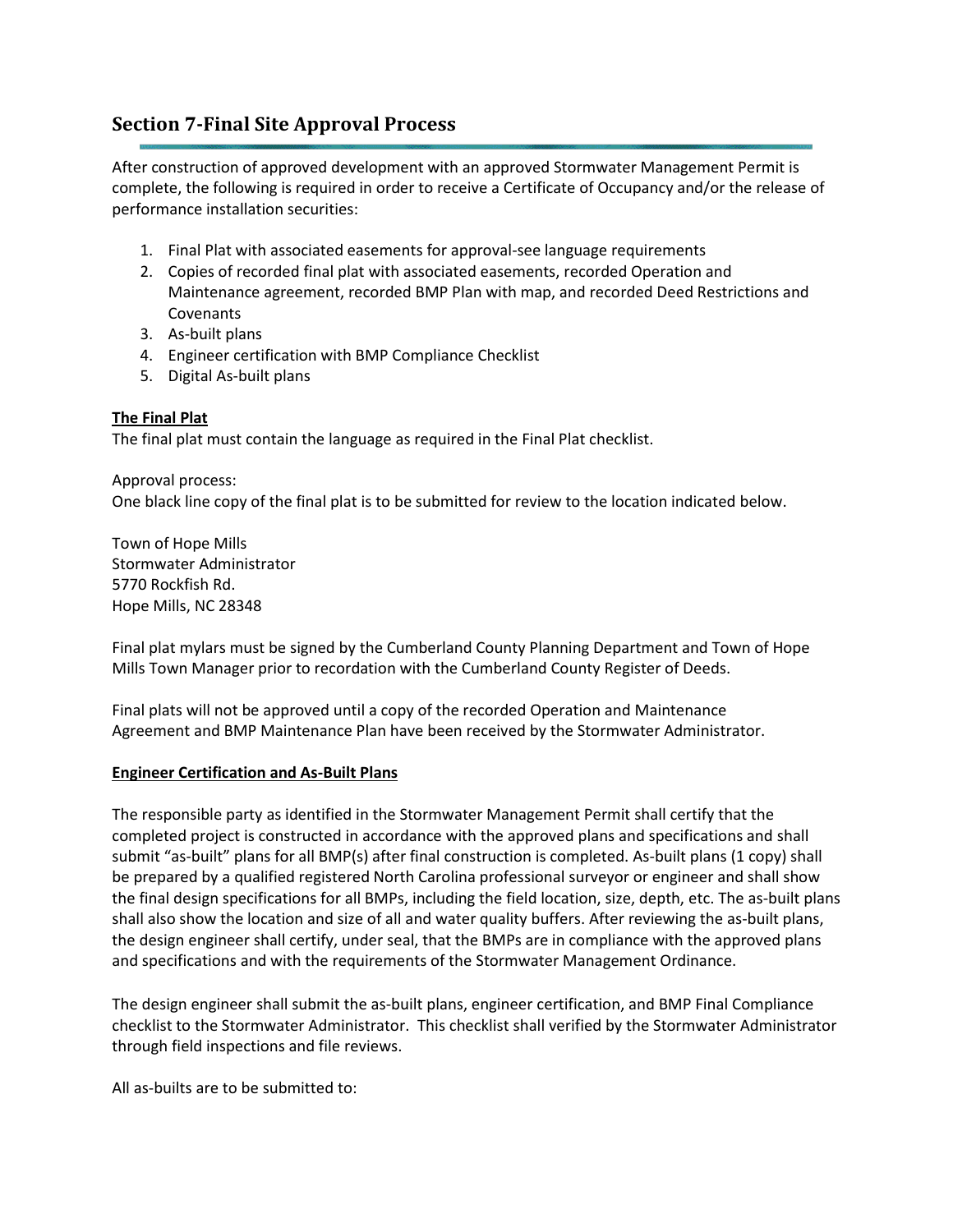Town of Hope Mills Attn: Stormwater Administrator 5770 Rockfish Rd. Hope Mills, NC 28348

Upon receipt, the Stormwater Administrator shall review the as-builts for accuracy and completeness.

Final as-built plans, designer certification, and final inspection and approval by the Stormwater Administrator are required before a project is determined to be in compliance with the Ordinance. At the discretion of the Stormwater Administrator, certificates of occupancy may be withheld pending receipt of as-built plans and the completion of a final inspection and approval of a project.

#### **Process for Submittal of Digital Records**

Following approval of as-builts by the Stormwater Administrator, a digital submittal of the as-builts is required prior to final approval of the project for compliance with Stormwater Management Ordinance requirements and the release of performance securities and certificates of occupancy.

All digital submittals must be made to: Town of Hope Mills Stormwater Department Attn: Stormwater Administrator 5770 Rockfish Road Hope Mills, NC 28348

#### **Digital Submittals of As-Builts**

The applicant shall provide the digital submittal of the as-builts to the Stormwater Administrator as a separate CAD (\*.dwg) file created from latest version of AutoCAD available. Digital submittals shall be made via CD-R, DVD, or email.

All digital as-built record drawings must be referenced using the North Carolina State Plan Coordinate System (NAD\_1983\_StatePlane\_North\_Carolina\_FIPS\_3200\_Feet) and the North American Datum 1983 (D\_North\_American\_1983). This spatial reference shall be clearly noted and verified by town staff upon submittal.

A CAD drawing of the coversheet for the project shall be provided based on NC GRID with all BMPs shown. For this as-built digital submittal, NAD 1983 (tied to the North Carolina State Plane Coordinate System) shall be the projection delivery format and each submission and shall include the following layers:

- Name, location, size, and elevation (NAVD 88) of the BMPs actually constructed.
- Appropriate as-built BMP Inset Table
- Location and elevation (NAVD 88) of stormwater infrastructure inlets
- Location and elevation (NAVD 88) of stormwater infrastructure outlets
- Open space polygons

The locations for BMP's, and storm drainage system inlets and outlets shall be supplied as North Carolina State Plane X- and Y-coordinates. The title block and engineers seal / signature do not need to be submitted electronically.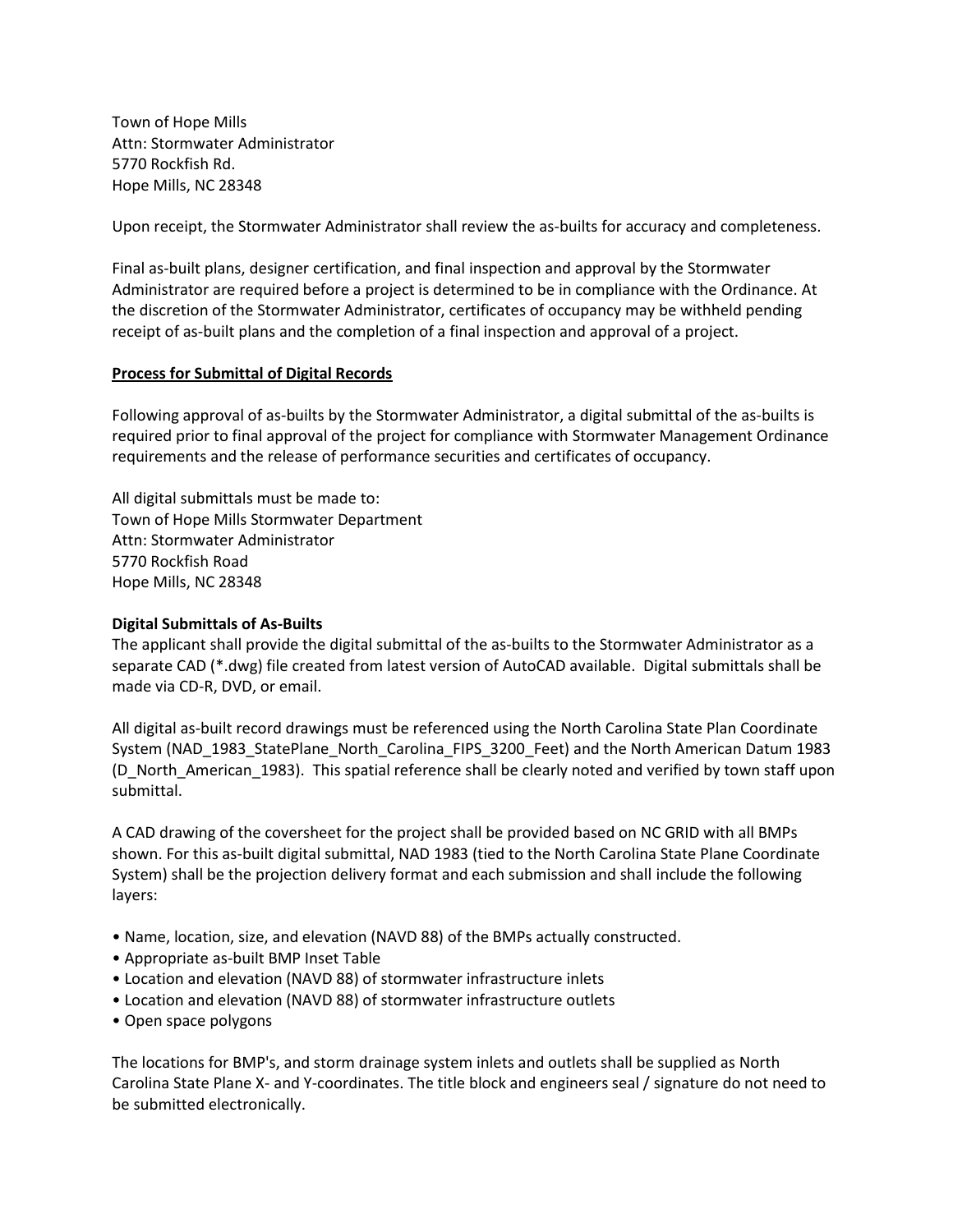The Stormwater Administrator shall send written notification of final approval of the project for compliance with Post-Construction Stormwater Article requirements to the applicant, Cumberland County Planning Department, and Hope Mills Inspections Department.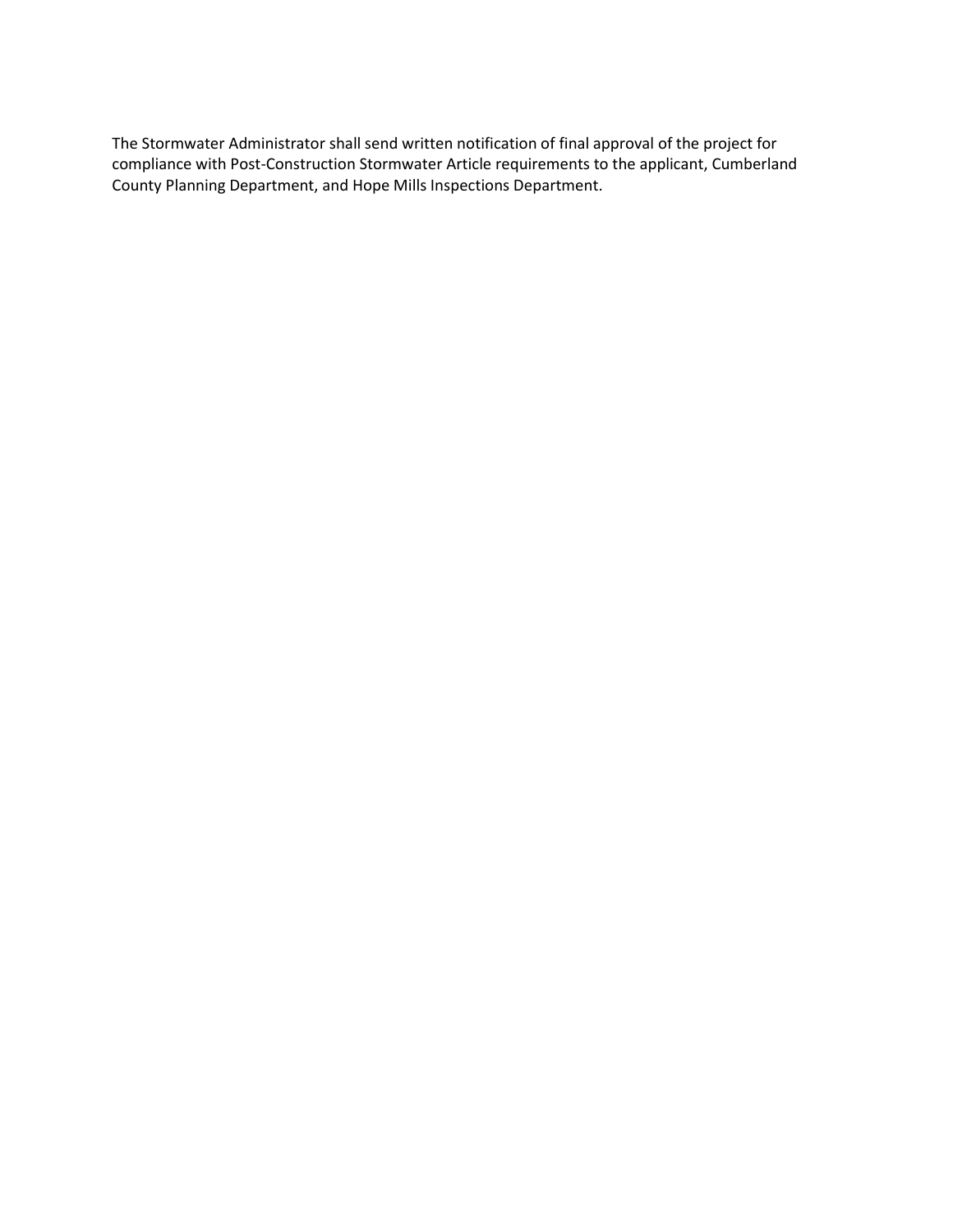## <span id="page-12-0"></span>**Section 8-Operation and Maintenance Agreements**

Prior to final approval of any BMP design plans and the issuance of the Stormwater Management Permit, an Operation and Maintenance Agreement must be submitted and approved by the Stormwater Administrator for each BMP. The Operation and Maintenance Agreement forms are provided by the Town of Hope Mills. These forms are provided in two (2) formats, with one designed for use when BMPs are owned and maintained by homeowner's associations and the other for use in the case of single ownership such as in the case of a commercial development.

A BMP Maintenance Plan must be attached as an addendum to the Operation and Maintenance Agreement which identifies the specific maintenance activities to be performed for each BMP.

Following approval of the Operation and Maintenance Agreement and BMP Maintenance Plan by the Stormwater Administrator, the document shall be signed by the Stormwater Administrator and returned to responsible party who also signs the document, has it notarized, and then recorded at the Cumberland County Register of Deeds Office with the corresponding approved Plat . Within fourteen (14) days of recordation, the original recorded document shall be provided to the Stormwater Administrator. Certificates of occupancy shall not be released until a copy of this recorded document is provided.

### **Description of Maintenance Requirements**

The Operation and Maintenance Agreement requires that each BMP be inspected by a qualified registered North Carolina professional engineer, landscape architect, or person certified by the North Carolina Cooperative Extension Service for stormwater treatment practice inspection and maintenance on an annual basis. An inspection report must be completed for each BMP indicating the status of each item inspected and any maintenance that was conducted. The inspection report must be completed on the form provided by the Town.The first inspection report is due to the Stormwater Administrator within one (1) calendar year from the date of as-built certification and each calendar year thereafter. The inspector shall certify on the Maintenance and Inspection Form that the BMP has been inspected and that at the time of the inspection the BMP was/was not performing properly and was/was not in compliance with the terms and conditions of the approved Operation and Maintenance Agreement and BMP Maintenance Plan required by the Phase II Post-Construction Stormwater Article.

Within two (2) weeks following the completion of inspection and maintenance activities, the owner of the BMP shall forward the signed and certified Maintenance and Inspection Form to the Stormwater Administrator at the address below. If an escrow account is required by the Operation and Maintenance Agreement, documentation of escrow account activity must be attached to the Maintenance and Inspection Form submitted to the Stormwater Administrator in the form of a bank statement which includes the current balance, as well as deposits and withdrawals for the previous 12 months.

If any of the maintenance items indicated on the Form are found to be unsatisfactory, corrective actions must be completed and documented on the Form or attached pages. Inspection forms submitted to the Stormwater Administrator shall be placed in the BMP file. The owner of the BMP shall keep records of inspections, maintenance, and repairs for at least five (5) years from the date of creation of the record and shall submit the same upon reasonable request to the Stormwater Administrator.